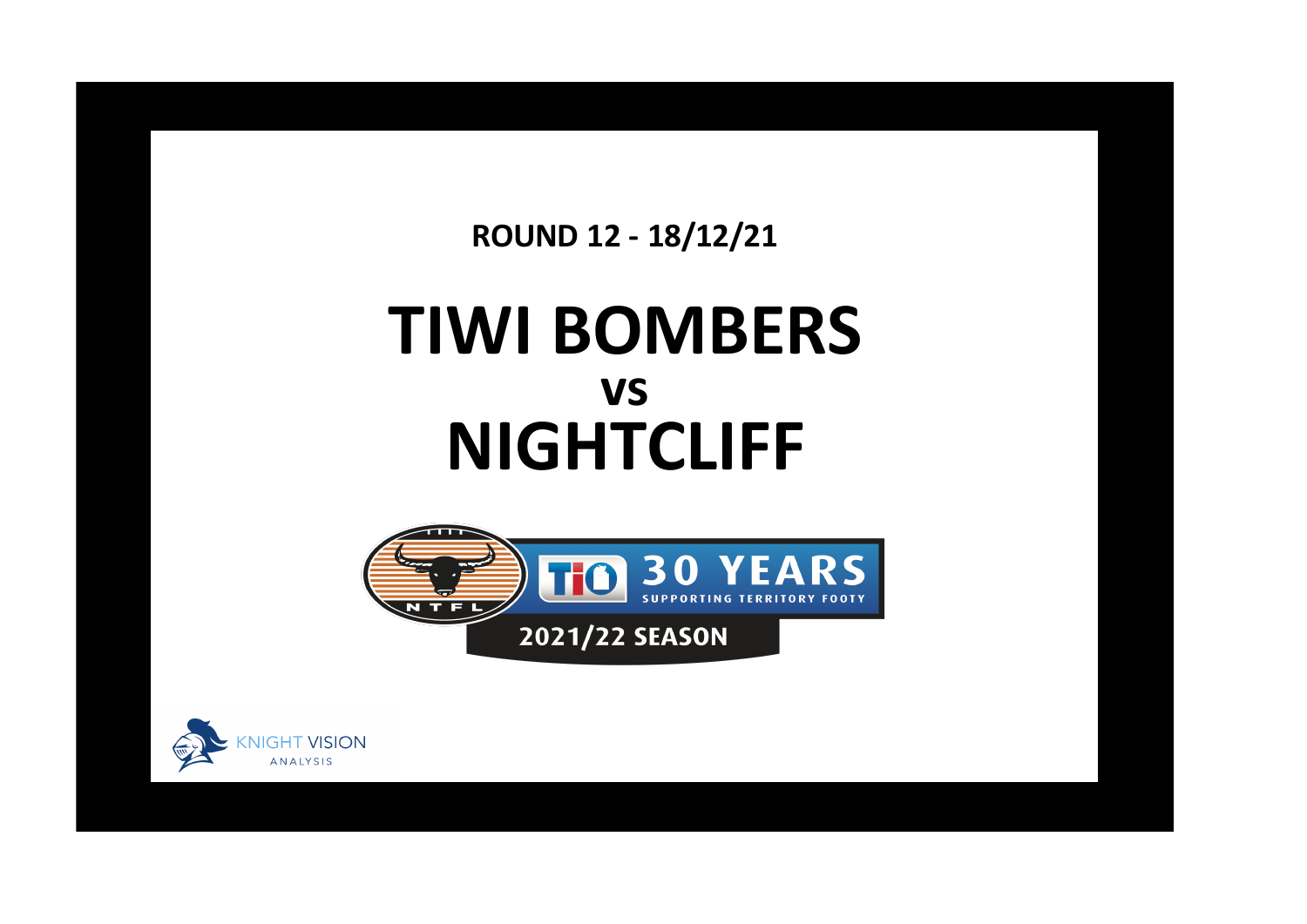|                         |                         | <b>Tiwi Bombers</b> |                |              |                          |                |                         | <b>Nightcliff</b> |                |              | <b>Differential</b> |                |                |         |              |  |
|-------------------------|-------------------------|---------------------|----------------|--------------|--------------------------|----------------|-------------------------|-------------------|----------------|--------------|---------------------|----------------|----------------|---------|--------------|--|
| Q1                      | Q <sub>2</sub>          | Q <sub>3</sub>      | Q4             | <b>TOTAL</b> |                          | Q1             | Q <sub>2</sub>          | Q <sub>3</sub>    | Q <sub>4</sub> | <b>TOTAL</b> | Q1                  | Q <sub>2</sub> | Q <sub>3</sub> | Q4      | <b>TOTAL</b> |  |
| 40                      | 51                      | 35                  | 35             | 161          | <b>Kicks</b>             | 56             | 53                      | 64                | 45             | 218          | $-16$               | $-2$           | $-29$          | $-10$   | $-57$        |  |
| 11                      | 23                      | 20                  | 5              | 59           | <b>Handballs</b>         | 28             | 40                      | 33                | 32             | 133          | $-17$               | $-17$          | $-13$          | $-27$   | $-74$        |  |
| 51                      | 74                      | 55                  | 40             | 220          | <b>Disposals</b>         | 84             | 93                      | 97                | 77             | 351          | $-33$               | $-19$          | $-42$          | $-37$   | $-131$       |  |
| 3.64                    | 2.22                    | 1.75                | 7.00           | 2.73         | <b>K:H Ratio</b>         | 2.00           | 1.33                    | 1.94              | 1.41           | 1.64         | $+1.64$             | $+0.89$        | $-0.19$        | $+5.59$ | $+1.09$      |  |
| 63%                     | 65%                     | 63%                 | 66%            | 64%          | Kick Eff. %              | 70%            | 68%                     | 77%               | 71%            | 72%          | $-7%$               | $-3%$          | $-14%$         | $-5%$   | $-8%$        |  |
| 73%                     | 78%                     | 80%                 | 60%            | 76%          | <b>Handball Eff. %</b>   | 79%            | 93%                     | 94%               | 91%            | 89%          | $-6%$               | $-14%$         | $-14%$         | $-31%$  | $-13%$       |  |
| 5                       | $\overline{7}$          | 3                   | 4              | 19           | <b>Clangers</b>          | 5              | 5                       | $\mathbf{1}$      | 3              | 14           | $\mathbf 0$         | $+2$           | $+2$           | $+1$    | $+5$         |  |
| 22                      | 25                      | 23                  | 19             | 89           | <b>Cont. Poss</b>        | 29             | 28                      | 27                | 30             | 114          | $-7$                | $-3$           | $-4$           | $-11$   | $-25$        |  |
| 29                      | 48                      | 35                  | 24             | 136          | <b>Unc. Poss</b>         | 55             | 65                      | 70                | 46             | 236          | $-26$               | $-17$          | $-35$          | $-22$   | $-100$       |  |
| 17                      | 25                      | 13                  | 11             | 66           | <b>Marks</b>             | 27             | 26                      | 31                | 21             | 105          | $-10$               | $-1$           | $-18$          | $-10$   | $-39$        |  |
| 14                      | 23                      | 13                  | 10             | 60           | <b>Unc. Marks</b>        | 22             | 24                      | 28                | 14             | 88           | $-8$                | $-1$           | $-15$          | $-4$    | $-28$        |  |
| 3                       | $\overline{2}$          | 0                   | 1              | 6            | <b>Cont. Marks</b>       | 5              | $\overline{2}$          | 3                 | 7              | 17           | $-2$                | $\Omega$       | $-3$           | $-6$    | $-11$        |  |
| 4                       | 5                       | 0                   | $\mathbf{0}$   | 9            | Int. Marks               | 5              | 4                       | $\overline{2}$    | 3              | 14           | $-1$                | $+1$           | $-2$           | $-3$    | $-5$         |  |
| 3                       | $\overline{2}$          | $\overline{2}$      | 3              | 10           | <b>F50 Marks</b>         | 3              | 4                       | 9                 | 6              | 22           | $\mathbf{0}$        | $-2$           | $-7$           | $-3$    | $-12$        |  |
| $\overline{7}$          | 17                      | 14                  | 3              | 41           | <b>Handball Receives</b> | 22             | 35                      | 30                | 27             | 114          | $-15$               | $-18$          | $-16$          | $-24$   | $-73$        |  |
| 15                      | 21                      | 20                  | 16             | 72           | <b>Groundball Gets</b>   | 20             | 23                      | 16                | 17             | 76           | $-5$                | $-2$           | $+4$           | $-1$    | $-4$         |  |
| 1                       | $\overline{\mathbf{2}}$ | $\mathbf 0$         | $\overline{2}$ | 5            | <b>Hitouts</b>           | 12             | 11                      | 10                | 12             | 45           | $-11$               | $-9$           | $-10$          | $-10$   | $-40$        |  |
| 6                       | 6                       | 4                   | 6              | 22           | <b>Clearances</b>        | $\overline{7}$ | 10                      | 9                 | 9              | 35           | $-1$                | $-4$           | $-5$           | $-3$    | $-13$        |  |
| 5                       | 4                       | 7                   | 8              | 24           | <b>Tackles</b>           | 8              | 6                       | 11                | 7              | 32           | $-3$                | $-2$           | $-4$           | $+1$    | $-8$         |  |
| 9                       | 6                       | 3                   | 3              | 21           | <b>One Percenters</b>    | 5              | 3                       | 5                 | 2              | 15           | $+4$                | $+3$           | $-2$           | $+1$    | $+6$         |  |
| 4                       | 3                       | $\mathbf{1}$        | 2              | 10           | <b>Spoils</b>            | 3              | $\overline{\mathbf{3}}$ | 3                 | 1              | 10           | $+1$                | $\Omega$       | $-2$           | $+1$    | $\mathbf{0}$ |  |
| 4                       | $\overline{2}$          | 5                   | 3              | 14           | <b>Frees For</b>         | 6              | 4                       | 12                | 6              | 28           | $-2$                | $-2$           | $-7$           | $-3$    | $-14$        |  |
| 6                       | 4                       | 12                  | 6              | 28           | <b>Frees Against</b>     | 4              | $\overline{2}$          | 5                 | 3              | 14           | $+2$                | $+2$           | $+7$           | $+3$    | $+14$        |  |
| 13                      | 9                       | 7                   | 7              | 36           | <b>Inside 50s</b>        | 10             | 17                      | 17                | 14             | 58           | $+3$                | $-8$           | $-10$          | $-7$    | $-22$        |  |
| 4                       | 9                       | 10                  | 8              | 31           | <b>Rebound 50s</b>       | 11             | 6                       | 6                 | 5              | 28           | $-7$                | $+3$           | $+4$           | $+3$    | $+3$         |  |
| 62%                     | 78%                     | 43%                 | 57%            | 61%          | Score / I50 %            | 80%            | 76%                     | 76%               | 71%            | 76%          | $-18%$              | $+1%$          | $-34%$         | $-14%$  | $-15%$       |  |
| $\overline{\mathbf{2}}$ | 3                       | $\mathbf{1}$        | $\overline{2}$ | 8            | <b>Goals</b>             | 6              | 8                       | 8                 | 6              | 28           | $-4$                | $-5$           | $-7$           | $-4$    | $-20$        |  |
| 6                       | 4                       | 2                   | 2              | 14           | <b>Behinds</b>           | 2              | 5                       | 5                 | 4              | 16           | +4                  | $-1$           | $-3$           | $-2$    | $-2$         |  |
| 18                      | 22                      | 8                   | 14             | 62           | <b>Score</b>             | 38             | 53                      | 53                | 40             | 184          | $-20$               | $-31$          | $-45$          | $-26$   | $-122$       |  |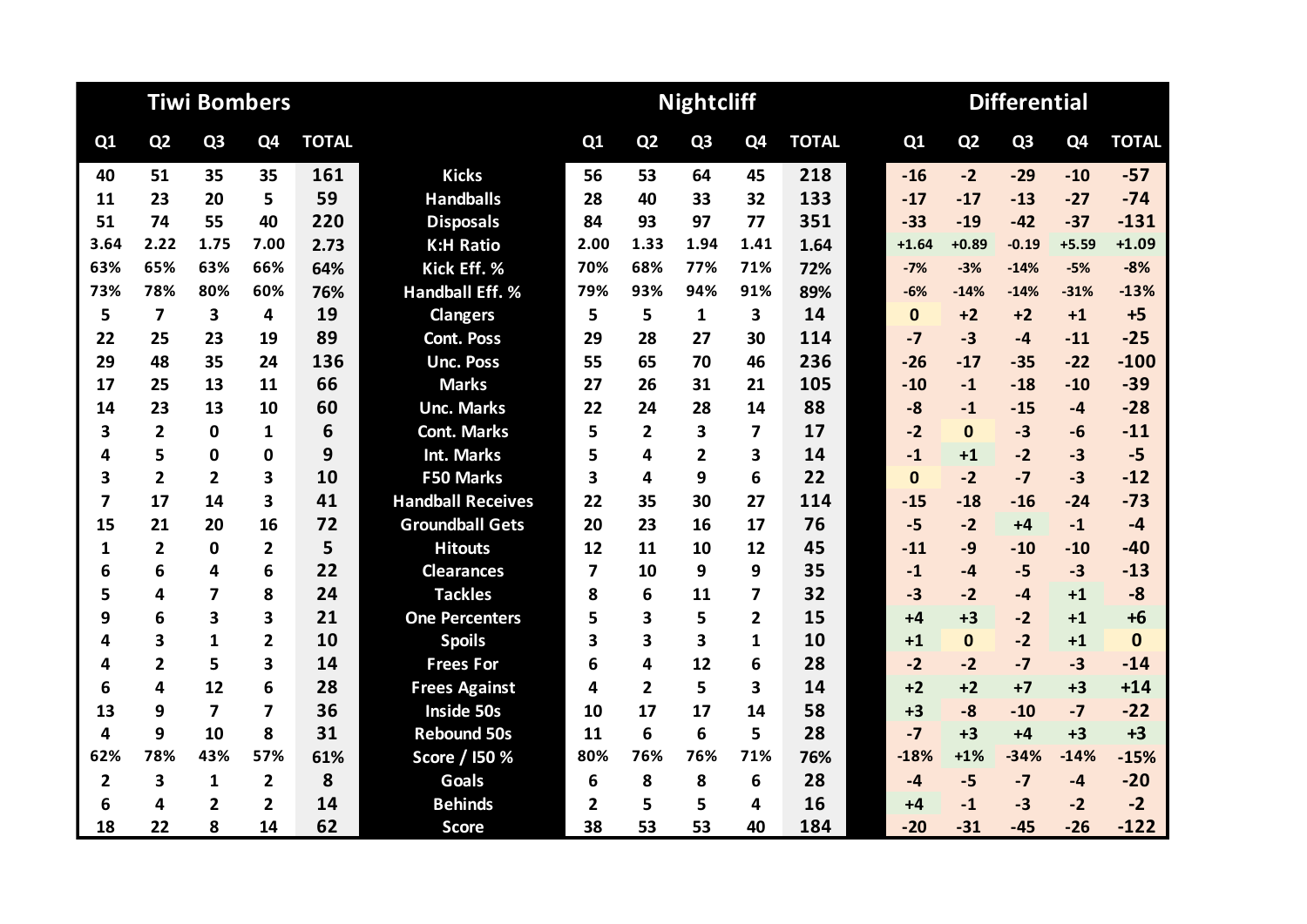| <b>Tiwi Bombers</b>       |     |      |        |     |             |              |           |        |       |                |       |                 |            |              |      |     |            |    |      |           |       |       |       |               |       |                        |               |
|---------------------------|-----|------|--------|-----|-------------|--------------|-----------|--------|-------|----------------|-------|-----------------|------------|--------------|------|-----|------------|----|------|-----------|-------|-------|-------|---------------|-------|------------------------|---------------|
| <b>Player</b>             | К   |      | D      |     | KE% HE% CLG |              | <b>CP</b> | UP     | М     | UM             | CM    |                 | IM F50M HR |              | GBG  | но  | <b>CLR</b> | т  | 1%   | <b>SP</b> | FF    | FA    | 150   | <b>R50</b>    | G     | в                      | <b>SA</b>     |
| 48 H Puruntatameri        | 18  | 3    | 21     | 44% | 67%         | Δ            | 11        | 12     | 6     | 5              | 1     | 0               | 1          | 6            | 9    | 0   | 4          | 0  |      | 0         |       | 2     | 5     | 2             | 0     | 5                      | 0<br>         |
| 38 D Munkara              | 14  | 4    | 18     | 64% | 100%        | 2            | 7         | 12     | 3     | 2              | 1     | 1               | 0          | 8            | 5    | 0   | 2          | 2  | 2    | 2         | 2     | 3     | 5     | 4             | 0     | 0                      | 3             |
| 02 Jason Puruntatameri    | 13  |      | 16     | 77% | 100%        | 2            | 5         | 10     | 4     | 4              | 0     | 3               | 0          | 2            | 3    | 0   | 0          |    |      | 3         |       | 1     | 0     | 5             | 0     | 0                      | 0             |
| 07 W Dulla                | 10  | 4    | 14     | 60% | 75%         | 3            | 11        | 3      | 3     | 1              | 2     | 0               | 0          | 2            | 9    | 0   | 6          | 2  | 0    | 0         | 0     | 2     | 2     | 3             | 0     | 0                      | 0             |
| 29 G Puruntatameri        | 10  | 4    | 14     |     | 80% 100%    | 0            | 5         | 9      | 6     | 5              | 1     | 3               | 0          | 3            | 3    | 0   | 0          | 0  | 0    | 0         | 1     | 0     |       | 3             | 0     | $\Omega$               | 1             |
| 18 M Dunn                 | 8   | 5.   | 13     | 75% | 80%         | 0            | 3         | 10     | 8     | 8              | 0     | 0               | 0          | $\mathbf{1}$ | 3    | 0   | 0          | 1  | 1    | 0         | 0     | 1     | 1     | 4             | 0     | 0                      | 0             |
| 05 K Kantilla             | 7   | 5    | 12     | 43% | 80%         | 0            | 5         | 8      | 5     | 4              | 1     | 0               | 4          | 3            | 4    | 0   | 0          | 0  | 1    | 0         | 0     | 4     | 1     | 0             | 2     | $\mathbf{1}$           | 0             |
| 01 Adam Tipungwuti        | 9   | 2    | 11     | 44% | 0%          | 1            | 5         | 6      | 3     | 3              | 0     | 0               | 2          | 2            | 5    | 0   | 2          | 1  | 1    | 0         | 0     | 2     | 1     | 0             | 2     | 2                      | 1             |
| 12 M Thompson             | 7   | 3    | 10     | 71% | 67%         | $\mathbf{1}$ | 5         |        | 4     | 4              | 0     | 1               | 0          | 2            | 4    | 0   | 1          | 0  | 0    | 0         | 1     | 1     | 4     | 0             | 0     | 0                      | 2             |
| 39 P Tipungwuti           | 5   | 5.   | 10     | 80% | 80%         | 0            | 4         | 6      | 4     | 4              | 0     | 0               | 0          | 0            | 2    | 0   | 0          | 3  | 0    | 0         | 2     | 1     | 3     | 1             | 0     | 0                      | 1             |
| 04 D Kerinaiua            | 9   | 0    | 9      | 44% | #####       | 0            | 3         | 6      | 3     | 3              | 0     | 0               | 2          | 1            | 3    | 0   |            | 1  | 3    | 2         | 0     | 0     | 3     | 0             | 2     | 1                      | 0             |
| 27 D Daniels              | 4   | 5.   | 9      | 50% | 60%         | 1            | 5         | 4      | 0     | 0              | 0     | 0               | 0          | 3            | 4    | 3   | 3          | 0  | 0    | 0         | 1     | 2     | 1     | 0             | 0     | 0                      | 0             |
| 44 Jerome Tipuamantamirri | 3   | 6    | 9      | 67% | 50%         | 1            | 5         | 4      | 2     | $\overline{2}$ | 0     | 0               | 0          | 2            | 5    | 0   | 1          | 1  | 0    | 0         | 0     | 0     | 0     | 0             | 0     | 0                      | 0             |
| 50 B Kantilla             | 7   | 2    | 9      | 86% | 100%        | 0            | 4         | 5      | 3     | 3              | 0     | 0               | 0          | 1            | 4    | 0   | 0          | 1  | 3    | 0         | 0     | 2     | 2     | 1             | 1     | 1                      | 1             |
| 22 Aidan McAdam           | 5   |      | 6      | 80% | 100%        |              | 2         | Δ      | 2     |                | Ω     | 0<br>ananananan | 0          | 2            |      | 0   | 0          |    | 4    |           |       |       | O     | 0<br>an an an | 0     | 0<br><b>Management</b> | 0             |
| <b>30 K De Santis</b>     | 5   |      | 6      | 60% | 100%        |              | 3         | 4      | 3     | 3              | 0     | 0               | 0          |              | 3    | 0   |            |    | O    | 0         | Ω     |       |       | 3             | 0     | 0                      | 0<br>ananana. |
| 09 E Puruntatameri        | 3   |      | 4      | 33% | 100%        |              | 2         | 2      | 2     | 2              | 0     |                 | 0          | 0            |      | 0   | 0          | 2  | 0    | 0         |       | 0     | 2     | 0             | 0     | 0                      | 1             |
| 11 L Apuatimi             | 3   |      | 4      | 33% | 0%          | 0            |           |        | 0     | 0              | 0     | 0               | 0          | 0            | 2    | 0   | 0          | 0  |      | 0         | 2     | 0     |       | 2             | 0     | 1                      | 1             |
| 23 R Darcy Jalimana       | 1   | 3    | 4      | 0%  | 100%        |              | 2         |        | 2     | 2              | 0     | 0               | 0          | 0            | 2    |     |            | 2  | 0    | 0         | 0     | 1     | 0     | 0             | 0     | 0                      | 1             |
| 17 D Neal                 | 3   | 0    | З      |     | 67% #####   | 0            | 0         | 3      | 1     | 1              | 0     | 0               | 0          | 1            | 0    | 0   | 0          | 2  | 0    | 0         | 0     | 0     | 2     | 0             | 0     | 0                      | 1<br>mono     |
| 31 S Babui                | 2   | 1    | 3      |     | 100% 100%   | 0            | 0         | 3      |       |                | 0     | 0               | 0          | 1            | 0    | 0   | 0          | 0  |      |           | 0     | 1     | 0     | 1             | 0     | 0                      | 0             |
| 43 J Alimankinni          | 2   | 0    | 2      |     | 100% #####  | 0            | 0         |        | 1     | 1              | 0     | 0               | 1          | 0            | 0    | 0   | 0          | 0  | 0    | 0         | 0     | 0     | 1     | 0             | 1     | 0                      | 0             |
|                           |     |      |        |     |             |              |           |        |       |                |       |                 |            |              |      |     |            |    |      |           |       |       |       |               |       |                        |               |
| <b>TIWI</b>               | 161 | 59   | 220    |     | 64% 76%     | 19           | 89        | 136    | 66    | 60             | 6     | 9               | 10         | 41           | 72   | 5   | 22         | 24 | 21   | 10        | 14    | 28    | 36    | 31            | 8     | 14                     | 13            |
| <b>NFC</b>                | 218 | -133 |        |     | 351 72% 89% | 14           | 114 236   |        | 105   | 88             | 17    | 14              | 22         | 114          | -76  | 45  | 35         | 32 | 15   | 10        | 28    | 14    | 58    | 28            | 28    | 16                     | 39            |
| <b>Differential</b>       | -57 | -74  | $-131$ | -8% | $-13%$      | $+5$         | $-25$     | $-100$ | $-39$ | $-28$          | $-11$ | $-5$            | $-12$      | $-73$        | $-4$ | -40 | $-13$      | -8 | $+6$ | 0         | $-14$ | $+14$ | $-22$ | $+3$          | $-20$ | -2                     | $-26$         |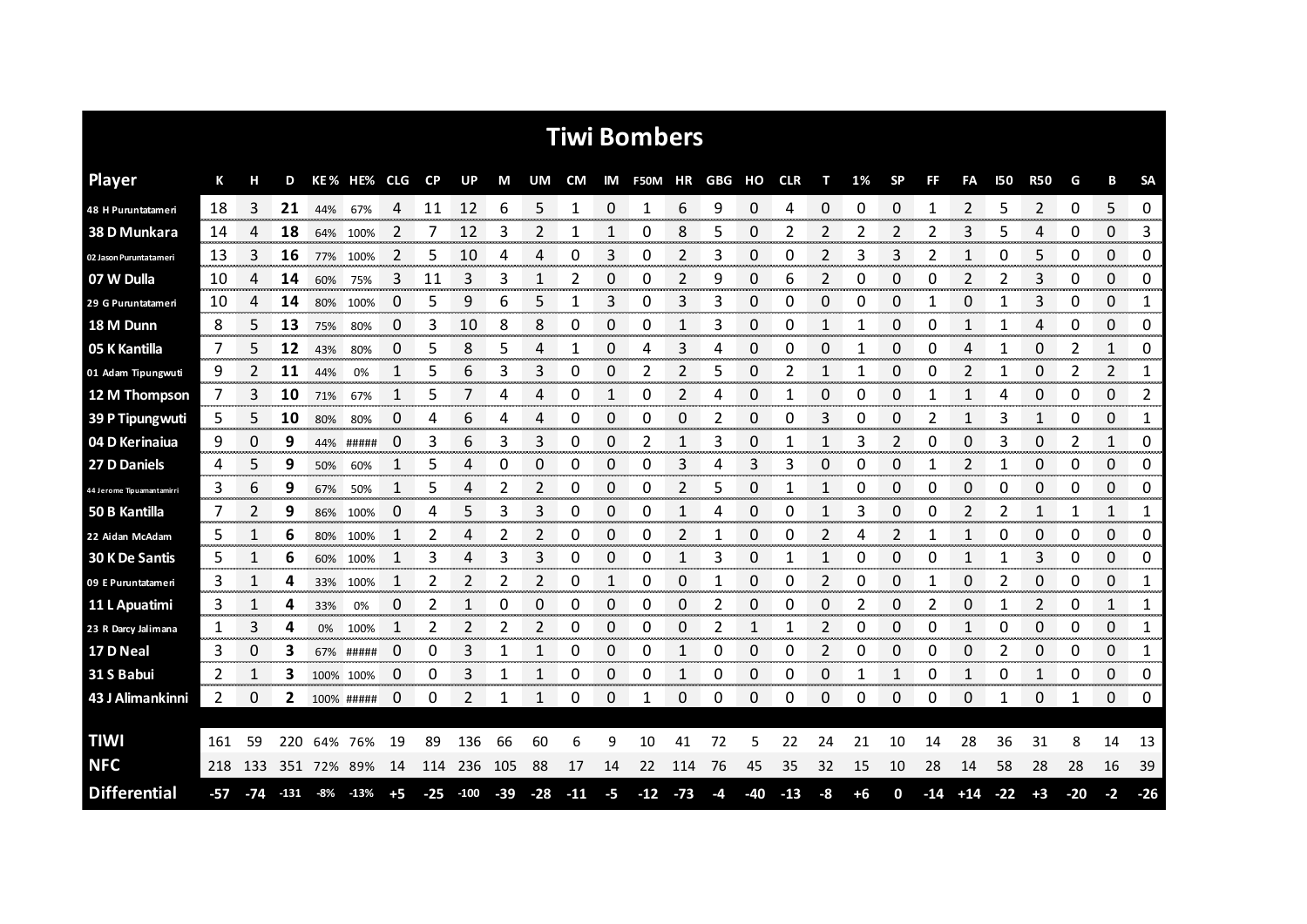| <b>Nightcliff</b>   |     |     |     |           |                   |                        |     |                          |     |                |           |              |                       |             |      |       |       |      |    |                |       |       |            |                |       |                |            |
|---------------------|-----|-----|-----|-----------|-------------------|------------------------|-----|--------------------------|-----|----------------|-----------|--------------|-----------------------|-------------|------|-------|-------|------|----|----------------|-------|-------|------------|----------------|-------|----------------|------------|
| <b>Player</b>       | К   | н   | D   |           | KE% HE% CLG       |                        | CP  | UP                       | M   | UM             | <b>CM</b> |              | IM F50M HR GBG HO CLR |             |      |       |       | т    | 1% | <b>SP</b>      | FF    | FA    | <b>I50</b> | <b>R50</b>     | G     | В              | <b>SA</b>  |
| 06 L Holt-Fitz      | 19  | 8   | 27  | 63%       | 88%               | 1                      | 9   | 17                       | 5   | 5              | 0         | 0            | 2                     | 11          | 8    | 0     | 1     | 3    | 1  | 1              | 1     | 0     | 5          | 0              | 4     | $\overline{2}$ | 5          |
| 10 C I lett         | 16  | 8   | 24  | 69%       | 100%              |                        | 12  | 12                       | 8   | 5              | 3         | 0            | 3                     | 7           | 6    | 0     | 4     | 2    | 0  | 0              | 3     | 0     | 0          | 1              | 6     | 1              | 2          |
| 04 Jess Budarick    | 15  | 8   | 23  | 87%       | 75%               | 0                      | 6   | 17                       | 8   | 7              | 1         | 0            | 3                     | 8           | 3    | 0     | 2     | 4    | 0  | 0              | 3     | 0     | 6          | $\mathbf{1}$   | 5     | 1              | 3          |
| 17 S Harper         | 12  | 11  | 23  | 75%       | 73%               | 3                      | 10  | 13                       | 4   | 4              | 0         | 0            | 0                     | 9           | 9    | 0     |       | 2    | 1  | 0              | 2     | 2     | 6          | 1              | 0     | 0              | 3          |
| 23 B Filo           | 16  | 7   | 23  | 50%       | 86%               | 2                      | 5   | 18                       | 6   | 6              | 0         | 1            | 0                     | 11          | 5    | 0     | 4     | 0    | 0  | 0              | 0     | 1     | 4          | $\mathbf{1}$   | 0     | $\overline{2}$ | 2          |
| 33 S Wilson         | 16  | 6   | 22  | 56%       | 100%              | 2                      | 6   | 17                       | 12  | 11             | 1         | 0            | 5                     | 2           | 4    | 0     | 0     | 0    | 1  | 0              | 3     | 1     | 5          | 2              | 2     | 3              | 5          |
| 09 R Nyhuis         | 11  |     | 18  | 55%       | 100%              |                        | 9   | 9                        | 4   | $\overline{2}$ | 2         | 2            | 0                     | 6           |      | 0     | 4     | 0    | 2  | $\overline{2}$ | 0     | 0     |            | $\overline{2}$ | 0     | 0              | 1          |
| 22 D Bowles         | 15  | 3   | 18  | 67%       | 67%               | 1                      | 0   | 18                       | 8   | 8              | 0         | 2            | 1                     | 7           | 0    | 0     | 0     | 0    | 2  | 2              | 0     | 0     | 2          | 6              | 1     | 1              | 0          |
| 20 T Melville       | 8   | 9   | 17  | 63%       | 89%               | 0                      | 7   | 9                        | 4   | $\overline{2}$ | 2         | 1            | 0                     | 4           | 5    | 6     | 1     | 0    | 2  | $\mathbf{1}$   | 1     | 1     | 1          | 0              | 2     | 1              | 3          |
| 28 K Emery          | 12  | 5   | 17  | 58%       | 100%              | 0                      | 6   | 11                       | 10  | 7              | 3         | 0            | 6                     | 2           | 3    | 0     | 0     | 1    | 0  | 0              | 0     | 0     | 3          | 0              | 3     | 4              | 5          |
| 40 A Wines          | 11  | 4   | 15  | 91%       | 100%              | 1                      | 2   | 13                       | 8   | 8              | 0         | 0            | 2                     | 4           | 2    | 0     | 0     | 0    | 0  | 0              | 0     | 2     | 5          | 0              | 4     | 0              | 1          |
| 03 J Peris          | 10  |     | 12  | 70%       | 100%              | 0                      | 5   |                          | 2   | 1              | 1         | 1            | 0                     | 3           | 3    | 0     |       | 2    | 0  | 0              | 1     | 0     | 2          | 3              | 0     | 1              | 1          |
| 24 N Howe           | 6   | 6   | 12  | 100% 83%  |                   | 0                      | 3   | 9                        | 1   | 1              | 0         | 1            | 0                     | 8           | 3    | 0     | 0     | 0    | 0  | 0              | 0     | 0     | 2          | 1              | 0     | 0              | 1          |
| 01 R Mu             | 4   |     | 11  | 100% 100% |                   | 0                      | 5   | 6                        | 3   | 3              | 0         | 0            | 0                     | 2           | 3    | 0     |       | 4    | Ω  | 0              | 2     |       | 0          | 0              | 0     | 0              | 2          |
| 14 N Brown          | 9   |     | 11  |           | 78% 100%          | 0                      |     | 9                        | 6   | 6              | 0         | 2            | 0                     | 3           | 0    | 0     | Ω     | 2    | 2  | 2              | 2     |       | 2          | 3              | 0     | 0              | 1          |
| 26 E Ware           | 5   | h   | 11  | 100%      | 83%               | 0<br><b>CONTRACTOR</b> | 4   |                          | 2   | 1              | 1         | 1            | 0                     | 4           |      | 13    |       |      | 0  | 0              | 3     | 0     |            | 0              | 1     | 0              | 1<br>mmmmm |
| 31 B Edwards        | 5   | 6   | 11  | 80%       | 83%               | 0                      | 5   | 6                        | 2   | 2              | 0         | 0            | 0                     | 4           | 5    | 0     | 5     | 4    |    | 1              | 0     | 2     | 5          | 0              | 0     | 0              | 2          |
| 34 J Hopkins        | 5   | 6   | 11  | 60%       | 100%              |                        | 4   |                          | Ω   | 0              | 0         | 0            | 0                     | 6           | 3    | 0     | O     | 2    |    | 0              | 2     | 0     | 3          | 1              | 0     | 0              | 1          |
| 29 S Deery          | 4   | 6   | 10  |           | 75% 100%          | 0                      | 6   | 4                        | 2   | 0              | 2         | 2            | 0                     | 3           | 3    | 0     | 0     | 1    |    | 1              |       | 1     | 0          | 4              | 0     | 0              | 0          |
| 30 J Bowen          | 3   |     | 10  | 100% 86%  |                   |                        | 5   | 5                        | 5   | 4              | 1         | $\mathbf{1}$ | 0                     | 1           |      | 26    | 3     | 4    | 0  | 0              | 3     | 2     | 0          | 0              | 0     | 0              | 0          |
| 32 R Morris         | 6   | 4   | 10  | 67%       | 100%              | 0                      | 1   | 9                        | 1   | 1              | 0         | 0            | 0                     | 7           | 0    | 0     | 0     | 0    | 0  | 0              | 1     | 0     | 4          | 0              | 0     | 0              | 0          |
| 05 J Jones          | 2   | 5   | 7   | 100% 80%  |                   | 0                      | 2   | 5                        | 3   | 3              | 0         | 0            | 0                     | 2           | 2    | 0     | 0     | 0    | 0  | 0              | 0     | 0     | 0          | 1              | 0     | 0              | 0          |
|                     |     |     |     |           |                   |                        |     |                          |     |                |           |              |                       |             |      |       |       |      |    |                |       |       |            |                |       |                |            |
| <b>NFC</b>          | 218 | 133 | 351 | 72%       | 89%               | 14                     | 114 | 236                      | 105 | 88             | 17        | 14           | 22                    | 114         | 76   | 45    | 35    | 32   | 15 | 10             | 28    | 14    | 58         | 28             | 28    | 16             | 39         |
| <b>TIWI</b>         | 161 | 59  | 220 |           | 64% 76%           | 19                     | 89  | 136                      | 66  | 60             | 6         | 9            | 10                    | 41          | 72   | 5     | 22    | 24   | 21 | 10             | 14    | 28    | 36         | 31             | 8     | 14             | 13         |
| <b>Differential</b> | +57 |     |     |           | +74 +131 +8% +13% | $-5$                   |     | $+25$ $+100$ $+39$ $+28$ |     |                | $+11$     | $+5$         |                       | $+12$ $+73$ | $+4$ | $+40$ | $+13$ | $+8$ | -6 | 0              | $+14$ | $-14$ | $+22$      | $-3$           | $+20$ | $+2$           | $+26$      |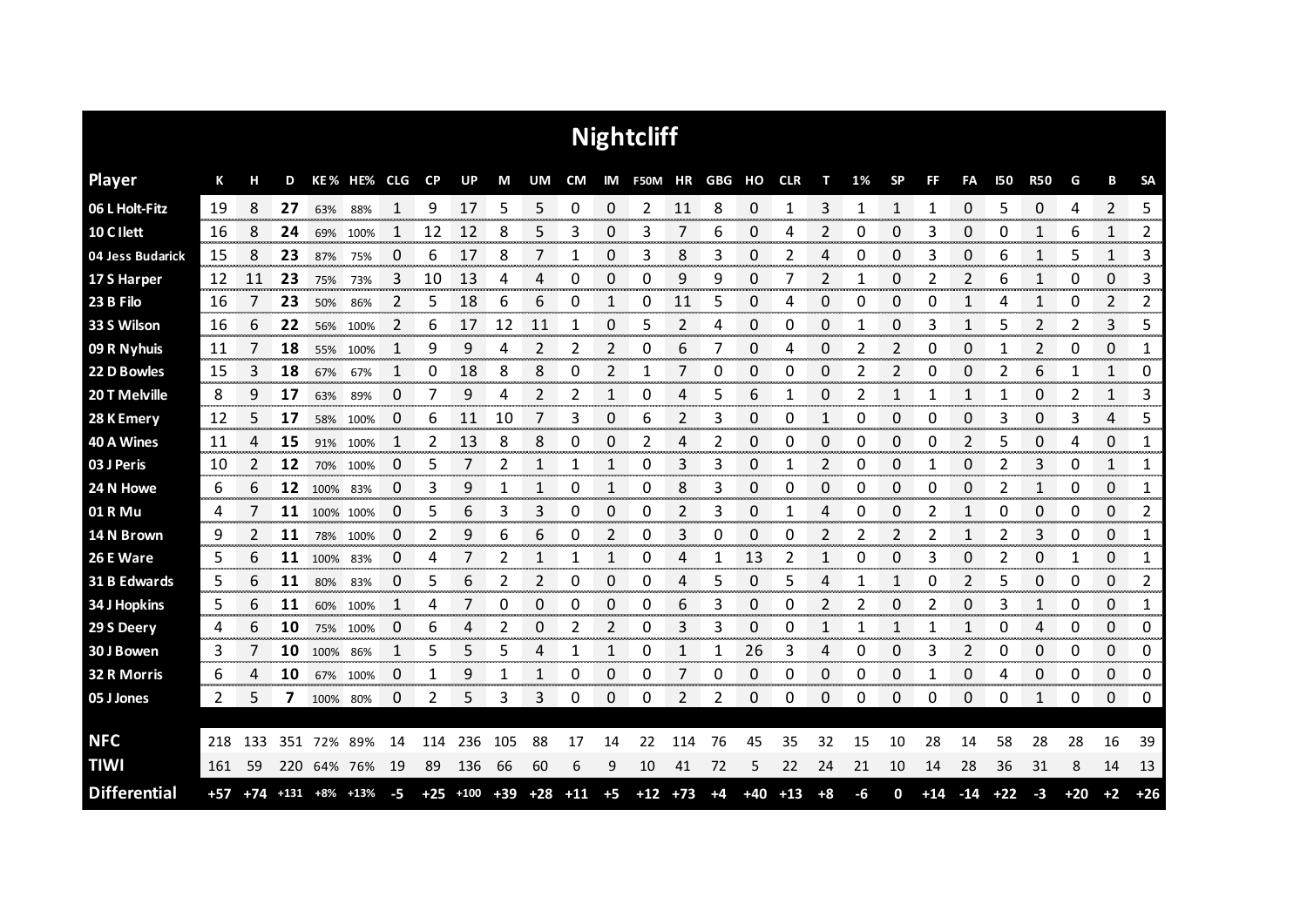|                        | <b>Score Sources</b> |                   |  |  |  |  |  |  |  |  |
|------------------------|----------------------|-------------------|--|--|--|--|--|--|--|--|
|                        | <b>TIWI</b>          | <b>NFC</b>        |  |  |  |  |  |  |  |  |
| <b>Turnover</b>        | 3.11.29              | 15.8.98           |  |  |  |  |  |  |  |  |
| <b>Stoppage</b>        | 2.3.15               | 8.7.55            |  |  |  |  |  |  |  |  |
| <b>Kick In</b>         | 3.0.18               | 5.1.31            |  |  |  |  |  |  |  |  |
| <b>TOTAL</b>           | 8.14.62              | 28.16.184         |  |  |  |  |  |  |  |  |
|                        |                      | Defensive 50      |  |  |  |  |  |  |  |  |
| <b>Turnover</b>        | 1.2.8                | 5.1.31            |  |  |  |  |  |  |  |  |
| <b>Stoppage</b>        | 0.0.0                | 0.1.1             |  |  |  |  |  |  |  |  |
| <b>Kick In</b>         | 3.0.18               | 5.1.31            |  |  |  |  |  |  |  |  |
| <b>TOTAL</b>           | 4.2.26               | 10.3.63           |  |  |  |  |  |  |  |  |
|                        |                      | <b>Midfield</b>   |  |  |  |  |  |  |  |  |
| <b>Turnover</b>        | 1.6.12               | 8.6.54            |  |  |  |  |  |  |  |  |
| <b>Centre Bounce</b>   | 2.3.15               | 5.5.35            |  |  |  |  |  |  |  |  |
| <b>B/ARC Stoppages</b> | 0.0.0                | 1.0.6             |  |  |  |  |  |  |  |  |
| <b>TOTAL</b>           | 3.9.27               | 14.11.95          |  |  |  |  |  |  |  |  |
|                        |                      | <b>Forward 50</b> |  |  |  |  |  |  |  |  |
| <b>Turnover</b>        | 1.3.9                | 2.1.13            |  |  |  |  |  |  |  |  |
| <b>Stoppage</b>        | 0.0.0                | 2.1.13            |  |  |  |  |  |  |  |  |
| <b>TOTAL</b>           | 1.3.9                | 4.2.26            |  |  |  |  |  |  |  |  |